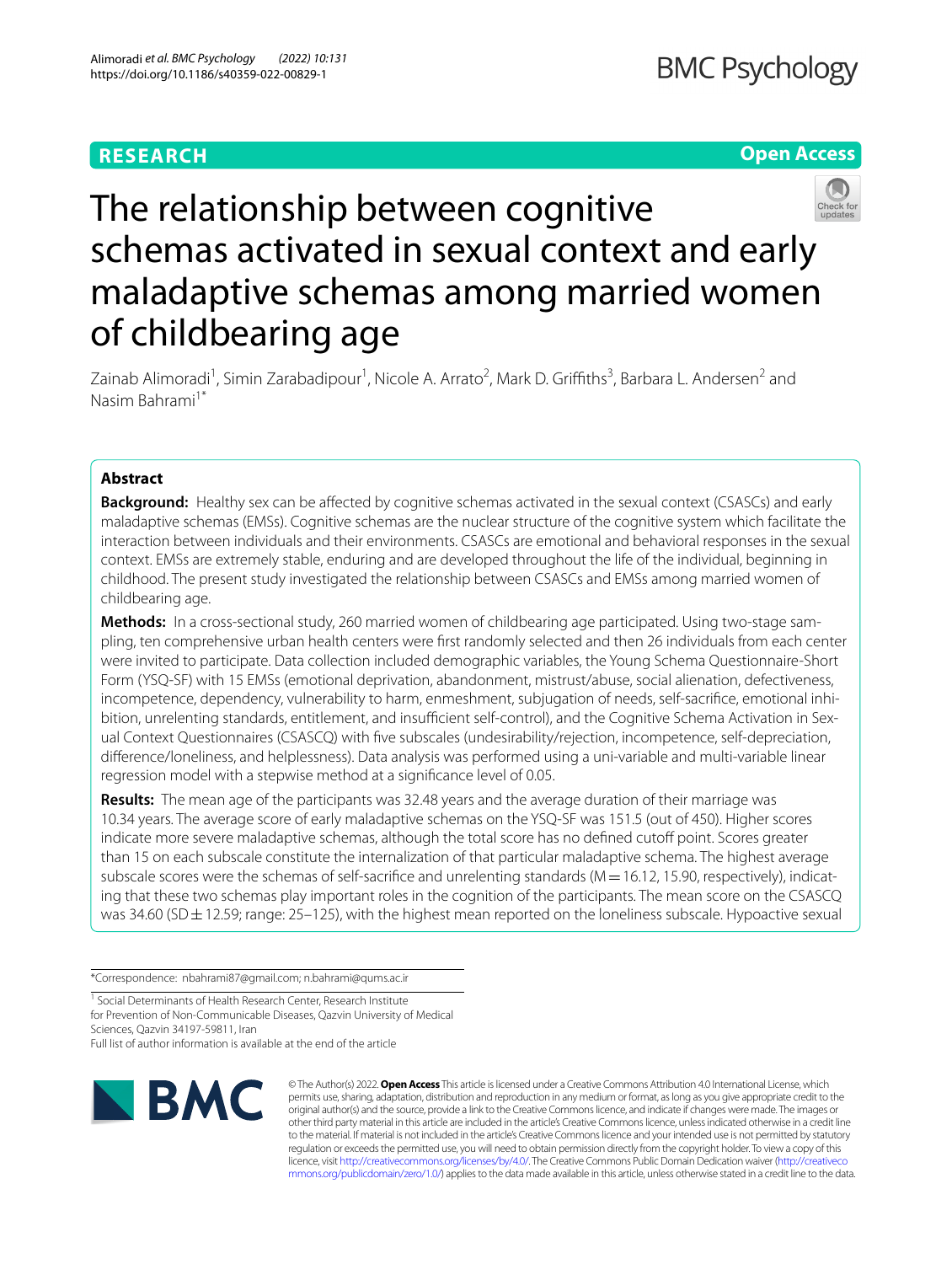desire was the most common unpleasant sexual problem (6.9%) and disillusion was the most dominant feeling experienced by participants (33.3%). The results of the multivariable model showed that the following were signifcant predictors of the CSASC: three subscales of EMS (emotional deprivation  $[\beta = 0.28]$ , social isolation  $[\beta = 0.31]$ , and emotional inhibition [β = 0.14]) and two demographic variables (job [β = 0.11] and consanguineous marriage [β = 0.20]). In total, the multi-variable model explained 92% of variance of CSASCs.

**Conclusions:** The present study found a signifcant and meaningful association between EMSs and CSASCs adjusting for the efect of socio-demographic characteristics. The fndings indicate that the study of schemas and schema therapy should be considered in both premarital and marital counseling.

**Keywords:** Cognitive sexual schemas, Early maladaptive schemas, Iranian women, Childbearing females

## **Background**

A schema may be defned as a cognitive structure that includes stable beliefs and assumptions about the self, others, and the world, and functions as a broad organizing principle that directs an individual's cognitive processing in their life events  $[1, 2]$  $[1, 2]$  $[1, 2]$  $[1, 2]$ . Schemas can play an important role in the quality of various aspects of marital relationships [\[3](#page-8-2)]. Self-schemas are cognitive generalizations about the self. Schemas can also impact relationships, and an individual's cognitive schemas have been shown to be relevant in studies on the causes of divorce [[4\]](#page-8-3). Young and Gluhoski found that if there are inconsistent schemas between spouses, the disconnect can lead to dissatisfaction and eventually divorce [\[5](#page-8-4)].

Based on Young's work, early maladaptive schemas (EMSs) are said to consist of deep and pervasive patterns or themes formed by negative memories, emotions, cognitions, and bodily sensations. Maladaptive schemas are often formed in childhood or adolescence, and as they persist throughout the course of life, they can cause inadequacy in individuals' relationships with themselves and others [\[2](#page-8-1), [6\]](#page-8-5). When maladaptive schemas are activated in the face of a challenging situation, this leads to dysfunctional perceptions, thinking patterns, and behaviors that may eventually lead to psychiatric problems, such as anxiety or depressive disorders, eating disorders, and even personality disorders [[7\]](#page-8-6).

Maladaptive schemas often produce negative bias in interpreting events, which may lead to problems in couples' emotional relationships [\[8](#page-8-7)]. In the feld of sexual function, schemas include assumptions and expectations about the spouse and the marital relationship [[9\]](#page-8-8). In this regard, it has been shown that maladaptive schemas are associated with low marital satisfaction [\[8](#page-8-7)]. A relationship has also been found between maladaptive schemas and difficulties with individuals satisfying their own sexual needs, especially sexual needs, which can eventually lead to sexual dissatisfaction [\[10](#page-8-9)]. A study by Oliveira and Nobreh showed that sexual dissatisfaction and reduced marital satisfaction were signifcantly associated with early maladaptive schemas [[11\]](#page-8-10).

In addition to general schemas which constitute of stable beliefs and assumptions about the general aspects of life [[1,](#page-8-0) [2\]](#page-8-1), individuals also have sexual selfschemas. Sexual self-schemas are cognitive generalizations regarding sexual aspects of the self that represent a core component of an individual's sexuality [[12](#page-8-11)]. An individual's sexual beliefs and attitudes also infuence the processing of sexual information and guiding of sexual behavior [[13\]](#page-8-12). Moreover, their attitudes or knowledge about sex or their ability to have sex are important factors afecting sexual activity and satisfaction. Therefore, individuals' thoughts, attitudes, and values are important components of sexual function and are sources of infuence on sexual response and satisfaction [[14](#page-8-13), [15\]](#page-8-14). Like maladaptive schemas which often produce negative bias in interpreting events [[7](#page-8-6)], unpleasant sexual experiences might be associated with negative sexual schemas [\[16](#page-8-15)]. Individuals may develop specifc, faulty cognitive constructions (i.e., cognitive vulnerabilities) that predispose them to develop specifc psychopathological syndromes [[17\]](#page-8-16). In this regard, self-schemas activated by an individual when facing sexual failure situations are called cognitive schemas activated in sexual context [[18\]](#page-8-17).

Overall, early maladaptive schemas have a detrimental efect on an individual's understanding of various situations, including marital life and sexual relationships [\[19](#page-8-18)]. Moreover, healthy sexual relations in marital life (such as expressing feelings and emotions to one's spouse and engaging in sexual intercourse) can infuence the quality of the marital relationship, sexual satisfaction, and each partner's sexual schemas  $[20]$ . Therefore, healthy sexual relationships can be afected by both cognitive schemas activated in sexual context and early maladaptive schemas [\[21,](#page-8-20) [22](#page-8-21)]. Moreover, it should be noted that the impact of contextual variables such as demographic and social characteristics on various sexual issues has been shown in several studies. Variables such as age [[24\]](#page-9-0), education  $[24]$  $[24]$  $[24]$ , job  $[23, 25]$  $[23, 25]$  $[23, 25]$  $[23, 25]$ , economic status  $[26]$  $[26]$ , and type of marriage [[24,](#page-9-0) [26](#page-9-3)] have been correlated with sexual variables in various studies.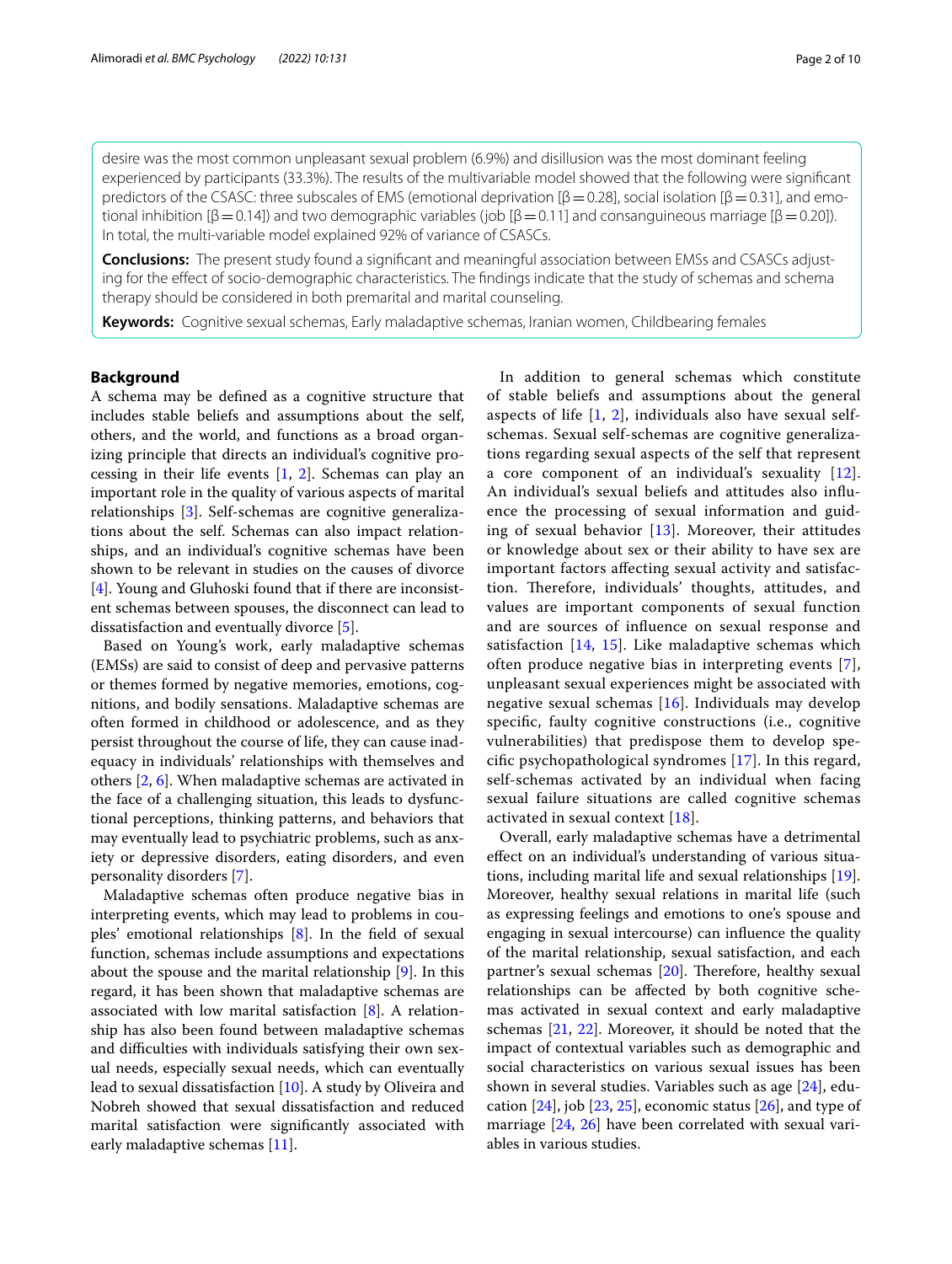Most studies related to schemas have been carried out with specifc groups of participants [[27](#page-9-4)[–29](#page-9-5)] or have focused on the impact of early maladaptive schemas on various aspects of married life (e.g., marital satisfaction, sexual satisfaction) [\[23](#page-9-1), [30–](#page-9-6)[32](#page-9-7)]. Although the relationship between early cognitive schemas and sexually activated schemas has been investigated in various studies, to the best of the authors' knowledge, the relationship between cognitive schemas activated in a sexual context and early maladaptive schemas has not been considered in an Iranian context. Therefore, the present study sought to fll this gap.

Due to the fact that sexual activity in Iranian society is legitimate only in the context of marriage, all participants in this study were married women. Marriage in Iranian society is traditional and individuals sometimes do not play an active role in choosing their sexual partner as a spouse. In Iranian society, the culture of sexual relationship is a patriarchal culture. Most women have a passive role in the relationship; they often feel that they should not initiate a relationship and they should use diferent ways to keep their sexual partner (i.e., their husband) satisfed. Understanding schemas and the relationships between diferent schemas can be an efective step in obtaining insight to design and implement culturallybased schematic interventions within marital counseling. Therefore, the aim of the present study was to investigate the relationship between cognitive schemas activated in sexual context and early maladaptive schemas among married women of childbearing age in an Iranian sample.

## **Methods**

### **Design and participants**

A cross-sectional study was carried out in ten comprehensive health centers in Qazvin with the participation of 260 married women of childbearing age. Qazvin is the largest city and capital of the Province of Qazvin in Iran. Its population is approximately 650,000 and is located 150 km northwest of Tehran. Comprehensive health centers provide community-based health services to women based on their age and health status including preconception counseling, prenatal care, postpartum care, monitoring children's growth and development, and breast examination. They are located in different parts of the city and are therefore the best centers to recruit women from diferent social, economic, and cultural classes. The exclusion criteria were: currently pregnant or lactating, premenopausal or menopausal age, having other known medical or psychological illness based on participant self-report, currently experiencing a stressful event (e.g., recent loss of a loved one), and/or unwillingness to participate in the study.

## **Sample size estimation**

No relevant study was found in this feld, so it was not possible to model the present study's sample size with a twin study. Considering the minimum correlation coefficient of 0.15,  $\alpha$  = 0.05, and  $\beta$  = 0.20, the required sample size was estimated to be 260 individuals.

## **Sampling procedure**

To recruit a research sample with maximum diversity in terms of economic, social, and cultural status, two-stage cluster sampling was used. In the frst stage, two health centers were randomly selected from each of the fve areas of Qazvin, with each area considered to be a cluster. Then, 26 individuals from each of the selected health centers were invited to participate in the study.

## **Measures**

*Young Schema Questionnaire-Short Form* (*YSQ-SF*) The YSQ-SF is a 75-item scale, and is a subset of the original 205 items of the Young Schema Questionnaire-Long Form  $[33]$  $[33]$ . The items assess the presence of 15 early maladaptive schemas comprising emotional deprivation, abandonment, mistrust/abuse, social alienation, defectiveness, incompetence, dependency, vulnerability to harm, enmeshment, subjugation of needs, self-sacrifce, emotional inhibition, unrelenting standards, entitlement, and insufficient self-control. Each of the 75 items is rated on a six-point scale from 1 (*Completely untrue of me*) to 6 (*Describes me perfectly*) [\[6\]](#page-8-5). A higher score on a given subscale refects a greater possibility of the presence of that maladaptive schema for that individual. Validity and reliability of the Persian version of the 75-item short form has been confrmed by factor analysis [\[34,](#page-9-9) [35](#page-9-10)].

*Cognitive Schema Activated in Sexual Context Ques*tionnaire (CSASCQ) The CSASCQ was developed by Nobre and Pinto-Gouveia and is a 28-item measure that assesses cognitive schemas in response to specifc sexual episodes [\[18](#page-8-17)]. First, four common sexual problems are presented in the female version: hypoactive sexual desire disorder, orgasmic disorder, sexual pain, and subjective arousal difculties. Participants rated the frequency of each sexual problem from 1 (*Never occurs*) to 5 (*Happens often*). Second, participants indicated the emotions aroused by the episode, checking all that apply from a list of ten emotions: worry, sadness, disillusion, fear, guilt, shame, anger, hurt, pleasure, and satisfaction. Finally, participants were instructed to focus on the most frequent situation and associated emotions, and respond to 28 self-statements reproducing Beck's self-schemas [\[1](#page-8-0)], using a fve-point Likert scale from 1 (*Completely false*) to 5 (*Completely true*). A factor analysis of the 28 schemas suggest a fve-factor structure [[18\]](#page-8-17): undesirability/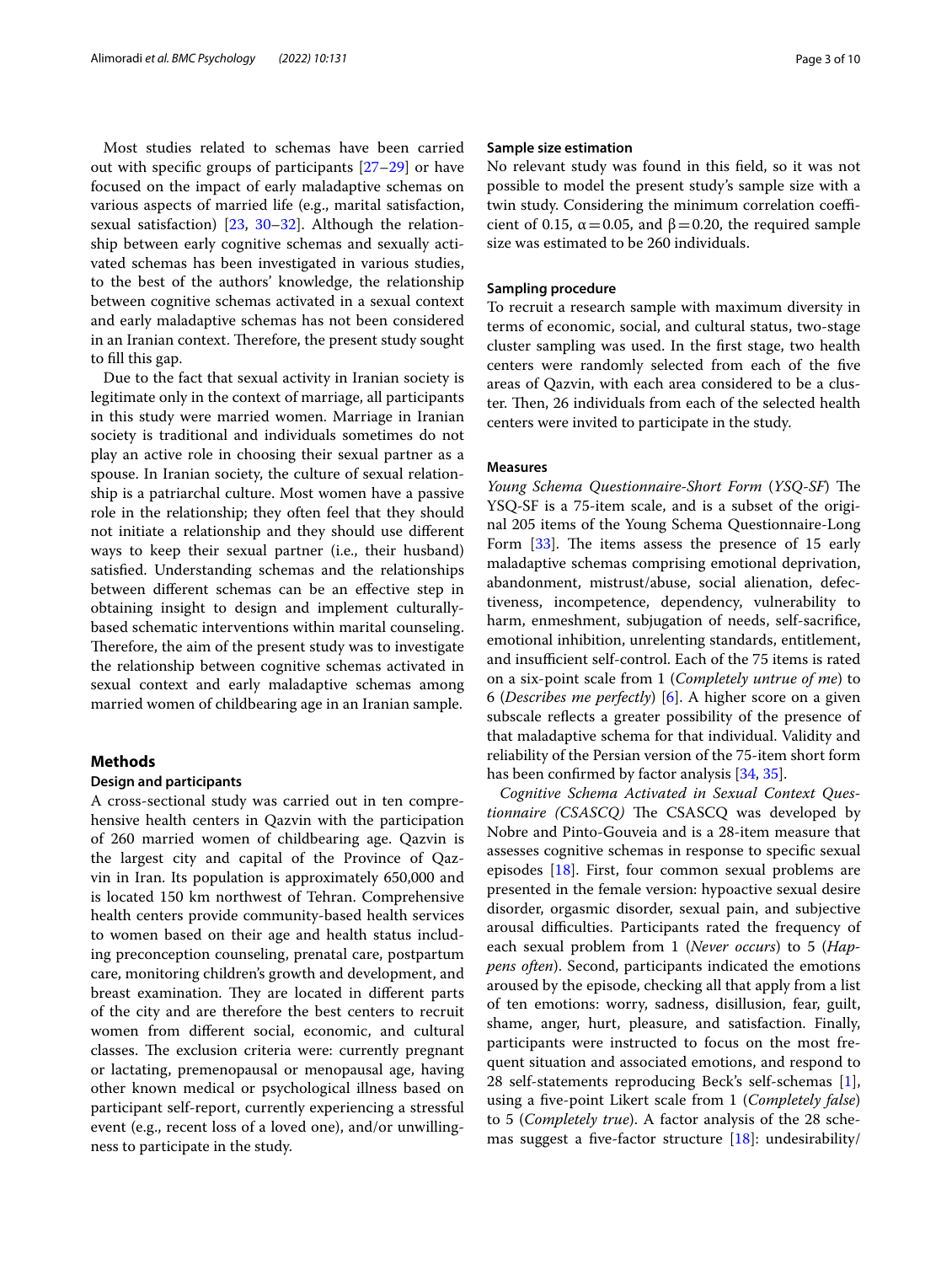rejection; incompetence; self-depreciation; diference/ loneliness; and helplessness. Scores on the five domains and the total scale were calculated through the sum of the schema items with higher scores representing greater negative schema activation. Psychometric studies demonstrate adequate test–retest reliability with a four-week interval ( $r=0.66$ ) and excellent internal consistency with a Cronbach's alpha of 0.94. Good psychometric proper-ties of the Persian version have been reported [[36](#page-9-11)].

Socio-demographic characteristics: These were assessed using a predefned checklist including woman's age (years), spouse's age (years), marriage duration (years), couple age diference (years), number of children, oldest child age (years), youngest child age (years), perception of husband's support, strength of religious belief, and religious activities. Husband's support, religious belief, and religious activities were assessed on a scale of 1 to 10 (e.g., for religious activities, the higher the score the more religious activities engaged in). Other demographic variables included educational status and occupation of participants and spouses, rotational working shifts for participants or spouses, long periods of husband being away from home, consanguineous marriage, having separate bedroom (from children), living with own/ spouse's family, and perceived economic status (asking about actual income tends not to be answered by Iranian participants).

## **Procedure**

After obtaining the necessary permits, the researchers contacted the selected health centers in Qazvin. With the coordination of the head of the comprehensive health centers, a private exam room was provided to the research team, in order to protect participant confdentiality. Eligible individuals were identifed and invited to participate in the study. An explanation of the purpose of the study was given and willing participants then answered the self-report survey in a private space and returned it directly to the member of the research team present.

## **Ethics**

The present study was approved by the Research Council and the Ethics Committee in Biological Research of Qazvin University of Medical Sciences (code REC.1397.398). All procedures followed were in accordance with the ethical standards of the responsible committee of Qazvin University of Medical Sciences. When inviting participants, explanations were given about the importance and goals of the research, the privacy and confdentiality of collected information, the voluntary participation in the study, and the ability to leave the study at any time. Informed written consent was obtained from all participants prior to study participation.

## **Statistical analysis**

Data were analyzed using Statistical Package for the Social Sciences (SPSS) v. 24. Quantitatively continuous variables were calculated using means and standard deviations and categorical variables were calculated using frequencies and percentages. A uni-variable and multivariable linear regression was used to investigate the relationship between CSASCs, EMSs, and demographic characteristics. In the uni-variable regression model, the total CSASCQ score was entered as the dependent variable and the other variables (including demographic variables) were entered as the independent variables. Variables with a signifcance level less than 0.05 in the uni-variable model were selected to be entered in the multi-variable model. In the multi-variable model, the stepwise method of entering variables was used. Qualitative categorical variables were coded as dummy variables for entry in the regression model. The considerations of using regression methods including normal distribution of CSASCQ score, lack of discarded data, and lack of correlation between independent variables were controlled for.

## **Results**

### **Demographic characteristics**

All participants (*N*=260) were married women of reproductive age. The mean age of the participants was 32.48 years  $(SD=6.82)$  and the average length of their marriage was 10.34 years  $(SD=7.51)$ . Most participants were housewives with academic education (at least B.Sc. or B.A.) reporting moderate economic status. In the univariable regression model, all demographic variables were signifcantly associated with CSASCQ score. Table [1](#page-4-0) summarizes the demographic characteristics and univariable regression results.

## **Early maladaptive schemas (EMSs)**

The mean score of EMS was  $151.45$  (SD=40.46). The highest average subscale scores were obtained for selfsacrifice (16.12;  $SD = 6.75$ ) and unrelenting standards/ hyper-criticalness (15.90;  $SD = 5.37$ ). Given that a subscale score greater than 15 constitutes the internalization of the maladaptive schema, these results indicate the important role of these two schemas in the minds of the participants (Table [2\)](#page-5-0).

## **Cognitive schemas activated in sexual context (CSASCs)**

The most common sexual problems reported by participants were hypoactive sexual desire disorder (6.9%), subjective arousal difficulties (4.2%), orgasmic disorder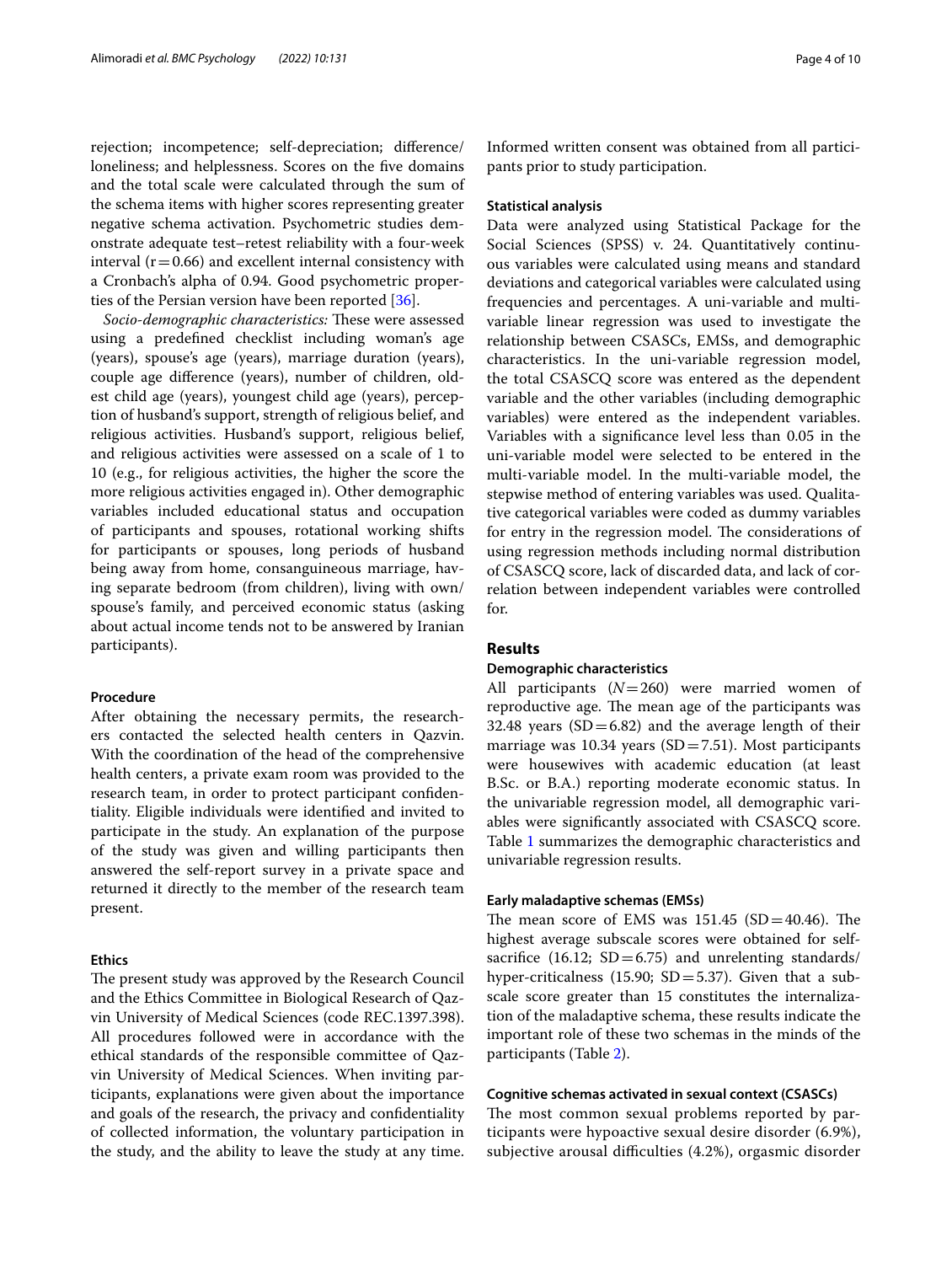| B<br><b>SE</b><br>p<br>Woman's age (years)<br>$18 - 45$<br>$-0.15$<br>0.12<br>0.20<br>32.48 (6.82)<br>0.02<br>Spouse's age (years)<br>$21 - 57$<br>36.60 (7.40)<br>0.90<br>0.001<br>Marriage duration (years)<br>$1 - 33$<br>2.14<br>0.12<br>0.001<br>10.34 (7.51)<br>Couple age difference (years) (Spouse-<br>0.29<br>$-9-14$<br>4.13<br>5.07<br>0.001<br>women age)<br>Number of children<br>$0 - 5$<br>1.06<br>1.15(1.02)<br>16.92<br>0.001<br>Oldest child age (years)<br>$0 - 30$<br>7.24 (7.66)<br>2.19<br>0.17<br>0.001<br>0.36<br>Youngest child age (years)<br>$0 - 24$<br>2.74(4.99)<br>2.86<br>0.001<br>Husband's support<br>$0 - 10$<br>0.13<br>8.16(2.11)<br>3.83<br>0.001<br>Religious belief<br>$0 - 10$<br>0.13<br>0.001<br>7.67(2.22)<br>4.11<br>5.97(2.75)<br>4.73<br>0.19<br>Religious activities<br>$0 - 10$<br>0.001 | Range | Mean (SD) |     | Results of univariable linear regression analyses |    |       |  |
|--------------------------------------------------------------------------------------------------------------------------------------------------------------------------------------------------------------------------------------------------------------------------------------------------------------------------------------------------------------------------------------------------------------------------------------------------------------------------------------------------------------------------------------------------------------------------------------------------------------------------------------------------------------------------------------------------------------------------------------------------------------------------------------------------------------------------------------------|-------|-----------|-----|---------------------------------------------------|----|-------|--|
|                                                                                                                                                                                                                                                                                                                                                                                                                                                                                                                                                                                                                                                                                                                                                                                                                                            |       |           |     |                                                   |    |       |  |
|                                                                                                                                                                                                                                                                                                                                                                                                                                                                                                                                                                                                                                                                                                                                                                                                                                            |       |           |     |                                                   |    |       |  |
|                                                                                                                                                                                                                                                                                                                                                                                                                                                                                                                                                                                                                                                                                                                                                                                                                                            |       |           |     |                                                   |    |       |  |
|                                                                                                                                                                                                                                                                                                                                                                                                                                                                                                                                                                                                                                                                                                                                                                                                                                            |       |           |     |                                                   |    |       |  |
|                                                                                                                                                                                                                                                                                                                                                                                                                                                                                                                                                                                                                                                                                                                                                                                                                                            |       |           |     |                                                   |    |       |  |
|                                                                                                                                                                                                                                                                                                                                                                                                                                                                                                                                                                                                                                                                                                                                                                                                                                            |       |           |     |                                                   |    |       |  |
|                                                                                                                                                                                                                                                                                                                                                                                                                                                                                                                                                                                                                                                                                                                                                                                                                                            |       |           |     |                                                   |    |       |  |
|                                                                                                                                                                                                                                                                                                                                                                                                                                                                                                                                                                                                                                                                                                                                                                                                                                            |       |           |     |                                                   |    |       |  |
|                                                                                                                                                                                                                                                                                                                                                                                                                                                                                                                                                                                                                                                                                                                                                                                                                                            |       |           |     |                                                   |    |       |  |
|                                                                                                                                                                                                                                                                                                                                                                                                                                                                                                                                                                                                                                                                                                                                                                                                                                            |       |           |     |                                                   |    |       |  |
|                                                                                                                                                                                                                                                                                                                                                                                                                                                                                                                                                                                                                                                                                                                                                                                                                                            |       |           |     |                                                   |    |       |  |
|                                                                                                                                                                                                                                                                                                                                                                                                                                                                                                                                                                                                                                                                                                                                                                                                                                            |       |           | N(% | B                                                 | SE | p     |  |
| Number of marriages<br>One<br>252 (96.9)<br>34.56<br>0.89                                                                                                                                                                                                                                                                                                                                                                                                                                                                                                                                                                                                                                                                                                                                                                                  |       |           |     |                                                   |    | 0.001 |  |
| Two<br>8(3.1)<br>1                                                                                                                                                                                                                                                                                                                                                                                                                                                                                                                                                                                                                                                                                                                                                                                                                         |       |           |     |                                                   |    |       |  |
| Educational status<br>Woman<br>Academic<br>178 (68.5)<br>33.73<br>1.82<br>0.001                                                                                                                                                                                                                                                                                                                                                                                                                                                                                                                                                                                                                                                                                                                                                            |       |           |     |                                                   |    |       |  |
| Non-Academic*<br>82 (31.5)<br>$\mathbf{1}$                                                                                                                                                                                                                                                                                                                                                                                                                                                                                                                                                                                                                                                                                                                                                                                                 |       |           |     |                                                   |    |       |  |
| Spouse<br>Academic<br>171 (65.7)<br>33.47<br>1.91<br>0.001                                                                                                                                                                                                                                                                                                                                                                                                                                                                                                                                                                                                                                                                                                                                                                                 |       |           |     |                                                   |    |       |  |
| Non-Academic<br>89 (34.2)<br>1                                                                                                                                                                                                                                                                                                                                                                                                                                                                                                                                                                                                                                                                                                                                                                                                             |       |           |     |                                                   |    |       |  |
| Job<br>Woman<br>Housewife<br>145 (55.8)<br>36.44<br>2.07<br>0.001                                                                                                                                                                                                                                                                                                                                                                                                                                                                                                                                                                                                                                                                                                                                                                          |       |           |     |                                                   |    |       |  |
| Employed<br>115 (44.2)<br>$\mathbf{1}$                                                                                                                                                                                                                                                                                                                                                                                                                                                                                                                                                                                                                                                                                                                                                                                                     |       |           |     |                                                   |    |       |  |
| Employed<br>248 (95.4)<br>34.47<br>0.95<br>0.001<br>Spouse                                                                                                                                                                                                                                                                                                                                                                                                                                                                                                                                                                                                                                                                                                                                                                                 |       |           |     |                                                   |    |       |  |
| Unemployed<br>12(4.6)<br>1                                                                                                                                                                                                                                                                                                                                                                                                                                                                                                                                                                                                                                                                                                                                                                                                                 |       |           |     |                                                   |    |       |  |
| Rotational working shifts<br>Woman<br><b>No</b><br>206 (79.2)<br>35.02<br>1.37<br>0.001                                                                                                                                                                                                                                                                                                                                                                                                                                                                                                                                                                                                                                                                                                                                                    |       |           |     |                                                   |    |       |  |
| Yes<br>54 (20.8)<br>1                                                                                                                                                                                                                                                                                                                                                                                                                                                                                                                                                                                                                                                                                                                                                                                                                      |       |           |     |                                                   |    |       |  |
| Spouse<br>No<br>192(73.8)<br>34.36<br>1.58<br>0.001                                                                                                                                                                                                                                                                                                                                                                                                                                                                                                                                                                                                                                                                                                                                                                                        |       |           |     |                                                   |    |       |  |
| 68 (26.2)<br>Yes<br>1                                                                                                                                                                                                                                                                                                                                                                                                                                                                                                                                                                                                                                                                                                                                                                                                                      |       |           |     |                                                   |    |       |  |
| Long period of abstinence due to hus-<br>204 (78.5)<br>33.03<br>1.57<br><b>No</b><br>0.001                                                                                                                                                                                                                                                                                                                                                                                                                                                                                                                                                                                                                                                                                                                                                 |       |           |     |                                                   |    |       |  |
| band being away from home<br>Yes<br>56(21.5)<br>1                                                                                                                                                                                                                                                                                                                                                                                                                                                                                                                                                                                                                                                                                                                                                                                          |       |           |     |                                                   |    |       |  |
| 34.83<br><b>No</b><br>202 (77.7)<br>0.001<br>Consanguineous marriage<br>1.44                                                                                                                                                                                                                                                                                                                                                                                                                                                                                                                                                                                                                                                                                                                                                               |       |           |     |                                                   |    |       |  |
| Yes<br>58 (22.3)<br>1                                                                                                                                                                                                                                                                                                                                                                                                                                                                                                                                                                                                                                                                                                                                                                                                                      |       |           |     |                                                   |    |       |  |
| Separate bedroom<br>135 (51.9)<br>No<br>$\mathbf{1}$                                                                                                                                                                                                                                                                                                                                                                                                                                                                                                                                                                                                                                                                                                                                                                                       |       |           |     |                                                   |    |       |  |
| 2.5<br>Yes<br>125 (48.1)<br>34.89<br>0.001                                                                                                                                                                                                                                                                                                                                                                                                                                                                                                                                                                                                                                                                                                                                                                                                 |       |           |     |                                                   |    |       |  |
| Living with own/spouse's family<br>237 (91.2)<br>34.25<br>No<br>1.10<br>0.001                                                                                                                                                                                                                                                                                                                                                                                                                                                                                                                                                                                                                                                                                                                                                              |       |           |     |                                                   |    |       |  |
| Yes<br>23 (8.8)<br>1                                                                                                                                                                                                                                                                                                                                                                                                                                                                                                                                                                                                                                                                                                                                                                                                                       |       |           |     |                                                   |    |       |  |
| Perceived economic status<br>Good<br>110 (42.3)<br>30.80<br>1.84<br>0.001                                                                                                                                                                                                                                                                                                                                                                                                                                                                                                                                                                                                                                                                                                                                                                  |       |           |     |                                                   |    |       |  |
| Medium<br>0.001<br>124 (47.7)<br>35.10<br>1.73                                                                                                                                                                                                                                                                                                                                                                                                                                                                                                                                                                                                                                                                                                                                                                                             |       |           |     |                                                   |    |       |  |
| Poor<br>26(10)<br>1                                                                                                                                                                                                                                                                                                                                                                                                                                                                                                                                                                                                                                                                                                                                                                                                                        |       |           |     |                                                   |    |       |  |

<span id="page-4-0"></span>**Table 1** Distribution of socio-demographic variables among participants ( $N=260$ ) and results of univariable and multivariable logistic regression analyses considering sexual schema as dependent variable

\* Non-academic degree refers to having high school diploma or lower

 $(4.2\%)$ , and sexual pain  $(2.3\%)$ . The majority of participants reported that disillusion was a predominant feeling experienced during their usual unpleasant sexual problem (33.33%). Table [3](#page-5-1) shows the frequency of sexual problems and related emotions. In total, the average score on the CSASCQ was 34.60. Compared to other

subscales, diference/loneliness had the highest mean score (Table [4](#page-6-0)).

The relationship between CSASCs and EMSs was examined. The univariable regression models considering CSASCQ score as the dependent variable and EMS subscales as independent variables showed that all EMS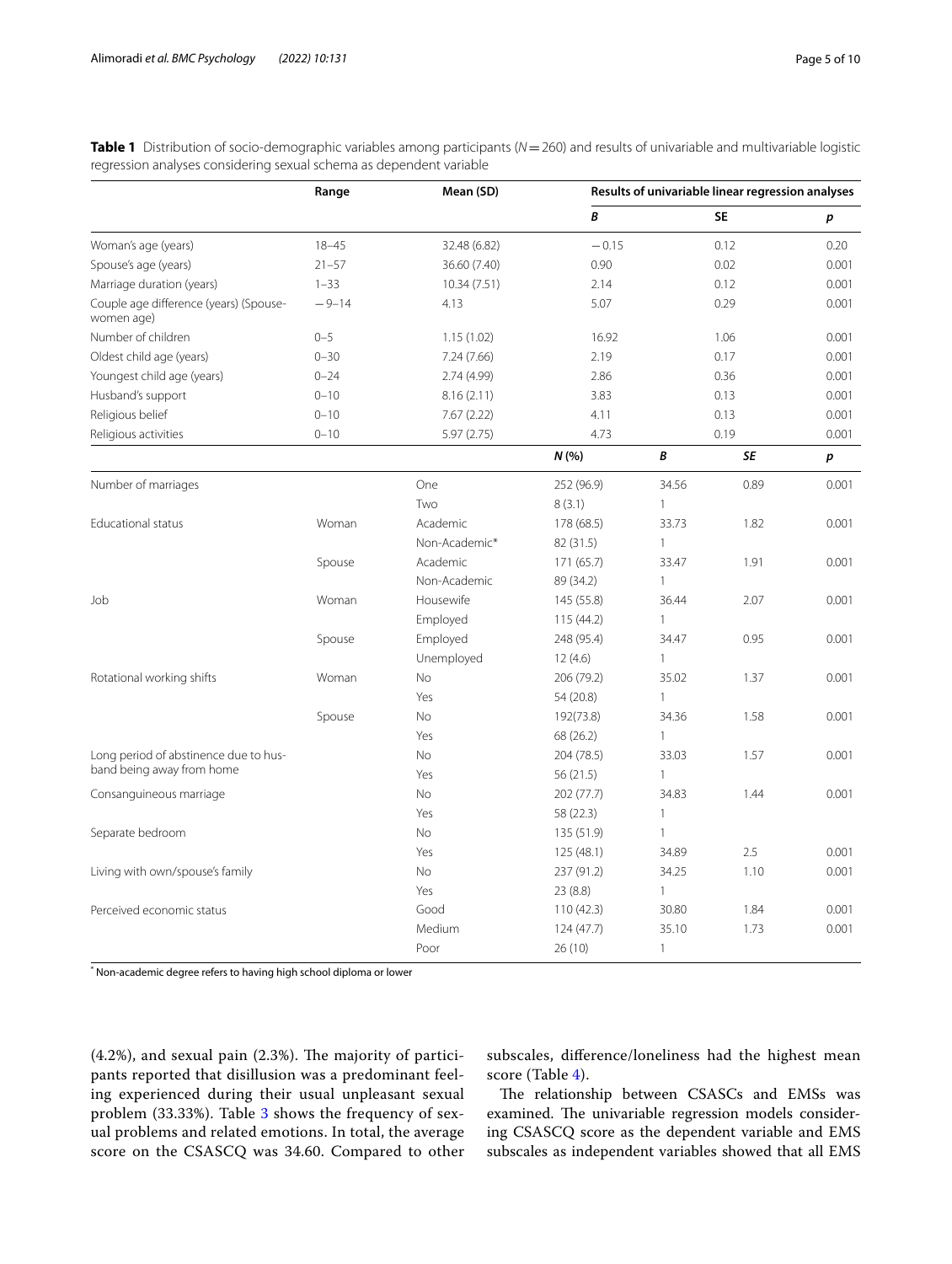|                               | <b>Acquired range</b> | Mean (SD)      | Results of univariable linear regression<br>analysis |           |       |
|-------------------------------|-----------------------|----------------|------------------------------------------------------|-----------|-------|
|                               |                       |                | В                                                    | <b>SE</b> | p     |
| Emotional deprivation         | $5 - 30$              | 9.10(5.39)     | 3.15                                                 | 0.09      | 0.001 |
| Abandonment                   | $5 - 28$              | 10.25(5.23)    | 2.84                                                 | 0.09      | 0.001 |
| Mistrust/abuse                | $5 - 30$              | 8.83 (4.96)    | 3.21                                                 | 0.11      | 0.001 |
| Social isolation              | $5 - 20$              | 7.15(3.31)     | 4.32                                                 | 0.11      | 0.001 |
| Defectiveness/shame           | $5 - 18$              | 6.50(3.08)     | 7.68                                                 | 0.13      | 0.001 |
| Failure                       | $5 - 20$              | 7.57(3.74)     | 3.97                                                 | 0.11      | 0.001 |
| Dependence/incompleteness     | $5 - 21$              | 7.42 (3.45)    | 4.02                                                 | 0.13      | 0.001 |
| Vulnerability to harm/illness | $5 - 26$              | 9.04(4.69)     | 3.23                                                 | 0.10      | 0.001 |
| Enmeshment                    | $5 - 27$              | 8.67(4.61)     | 3.23                                                 | 0.12      | 0.001 |
| Subjugation                   | $5 - 24$              | 10.17 (3.98)   | 3.07                                                 | 0.09      | 0.001 |
| Self-sacrifice                | $5 - 30$              | 16.12(6.75)    | 1.84                                                 | 0.06      | 0.001 |
| Emotional inhibition          | $5 - 30$              | 9.99 (5.34)    | 2.90                                                 | 0.09      | 0.001 |
| Unrelenting standards         | $5 - 30$              | 15.90 (5.37)   | 1.94                                                 | 0.06      | 0.001 |
| Entitlement                   | $5 - 30$              | 13.55 (5.43)   | 2.22                                                 | 0.07      | 0.001 |
| Insufficient self-control     | $5 - 30$              | 11.20(5.57)    | 2.59                                                 | 0.09      | 0.001 |
| EMS total score               | $75 - 255$            | 151.45 (40.46) | 0.22                                                 | 0.005     | 0.001 |

<span id="page-5-0"></span>**Table 2** Distribution of early maladaptive schema (subscales and total score) among participants (N=260) and results of univariable logistic regression analysis using sexual schema as dependent variable

<span id="page-5-1"></span>**Table 3** Frequency of sexual problems and related emotions for participants (*N*=260)

|                                                 | Hypoactive sexual desire | Subjective arousal difficulty | Vaginismus | Orgasmic disorder |
|-------------------------------------------------|--------------------------|-------------------------------|------------|-------------------|
| Frequency of sexual problems<br>N(%)            |                          |                               |            |                   |
| Never happened                                  | 134(51.5)                | 157 (60.4)                    | 179 (68.8) | 147 (56.5)        |
| Seldom                                          | 56 (21.5)                | 46 (17.7)                     | 46 (17.7)  | 56(21.5)          |
| Sometimes                                       | 32 (12.3)                | 32 (12.3)                     | 19(7.3)    | 33 (12.7)         |
| Frequently                                      | 20(7.7)                  | 14(5.4)                       | 10(3.8)    | 13(5.0)           |
| Happened often                                  | 18(6.9)                  | 11(4.2)                       | 6(2.3)     | 11(4.2)           |
| Emotion toward frequent sexual problems<br>N(%) |                          |                               |            |                   |
| Worry                                           | 2(11.11)                 | 1(9.1)                        | 0(0)       | 1(9.1)            |
| Sadness                                         | 2(11.11)                 | 0(0)                          | 0(0)       | $\circ$           |
| Disillusion                                     | 6(33.33)                 | 5(45.5)                       | 4(66.7)    | 5(45.5)           |
| Fear                                            | 0(0)                     | 0(0)                          | 0(0)       | 0                 |
| Guilt                                           | 2(11.11)                 | 2(18.2)                       | 0(0)       | 0                 |
| Shame                                           | 0(0)                     | 0(0)                          | 0(0)       | 0                 |
| Anger                                           | 0(0)                     | 0(0)                          | 0(0)       | $\circ$           |
| Hurt                                            | 1(5.6)                   | 1(9.1)                        | 0(0)       | $\circ$           |
| Pleasure                                        | 2(11.11)                 | 2(18.2)                       | 2(33.3)    | 2(18.2)           |
| Satisfaction                                    | 3(16.7)                  | 0(0)                          | 0(0)       | 3(27.3)           |
| Total                                           | 18 (100)                 | 11(100)                       | 6(100)     | 11(100)           |

subscales had a signifcant relationship with CSASCs among married women of childbearing age (Table [2\)](#page-5-0). To examine this relationship more accurately, a multivariate linear regression was performed.

In the multivariate regression model, EMSs and demographic variables were entered using the stepwise function (Table  $5$ ). The results of the multivariate model showed that three facets of EMS were signifcant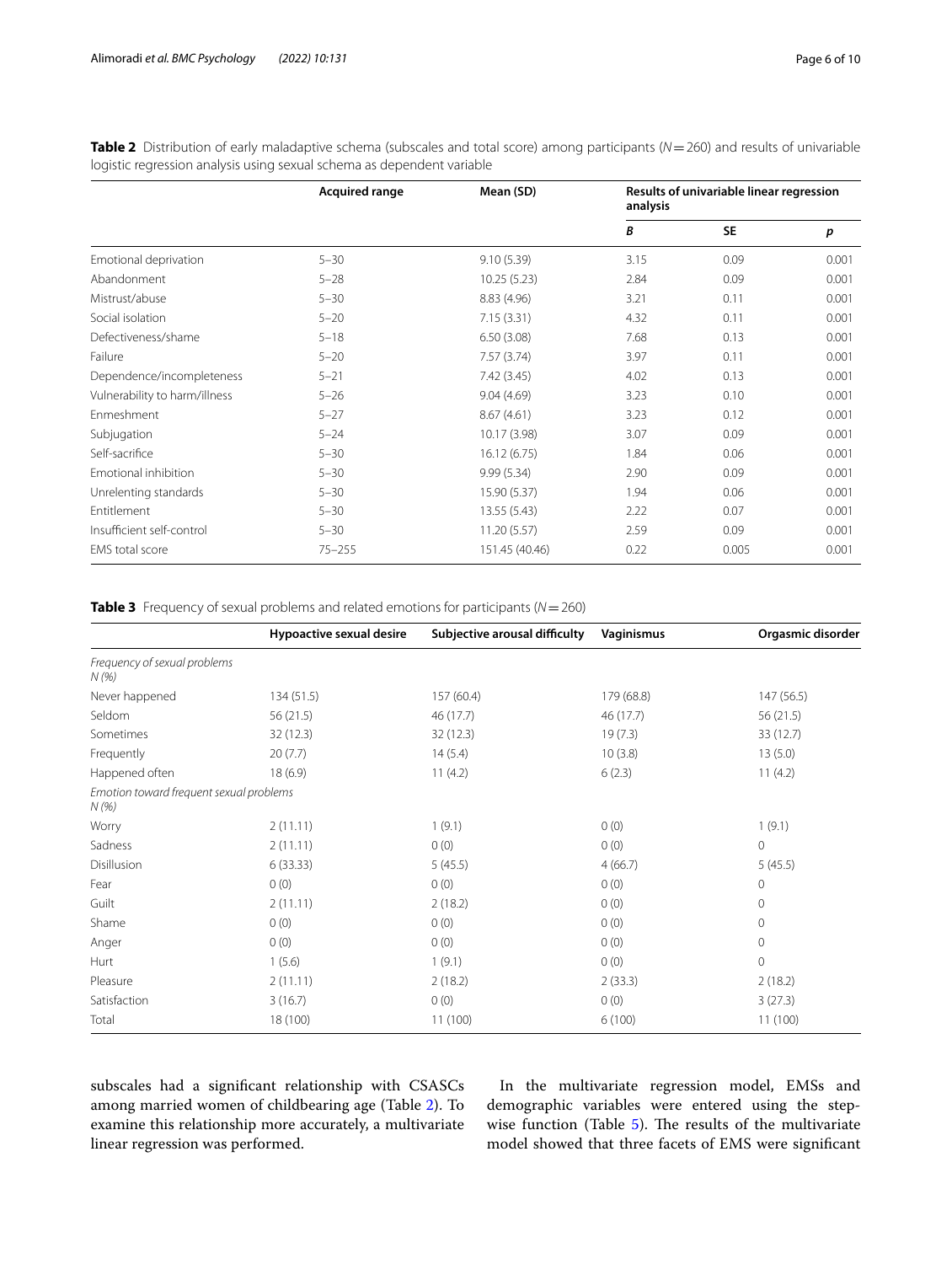<span id="page-6-0"></span>**Table 4** Sexual schema subscale and total mean scores

| Sexual schema (range)           | Mean (SD)     | Corrected<br>mean*<br>(SD) |
|---------------------------------|---------------|----------------------------|
| Undesirability/rejection (5-25) | 6.33(2.77)    | 1.27(0.55)                 |
| Incompetence (9-45)             | 12.33 (4.58)  | 1.23(0.46)                 |
| Self-depreciation (4-20)        | 5.17(2.45)    | 1.29(0.61)                 |
| Difference/loneliness (3-15)    | 5.04(2.23)    | 1.68(0.74)                 |
| Helplessness (4-20)             | 5.70 (2.87)   | 1.43(0.72)                 |
| Total (25-125)                  | 34.60 (12.59) | 1.38(0.50)                 |

\* Mean score of each subscale was calculated by summing the items based on the original instruction. Due to unequal number of items in each subscale, mean of each subscale was corrected by dividing the sum scores by the number of items for each subscale. This correction was done to have comparable scores across subscales

independent variables in predicting CSASCs: emotional deprivation ( $\beta$ =0.28, *p* < 0.001), social isolation ( $\beta$ =0.31,  $p < 0.001$ ) and emotional inhibition ( $\beta = 0.14$ ,  $p < 0.001$ ). The mean scores on the CSASCQ increased by 1.47, 0.98 and 0.47 points for each point increase in the schemas of social isolation, emotional deprivation and emotional inhibition, respectively.

Occupation ( $β = 0.11$ ,  $p < 0.001$ ) and consanguineous marriage ( $\beta$ =0.20, *p* <0.001) were the only demographic variables that remained signifcant in the multivariate regression model. The mean score of CSASCQ for housewives was 5.44 points higher than that of employed women; the score was 8.41 points higher for women in non-consanguineous marriage compared to those in consanguineous marriage. In total, the multivariate model explained 92% of the variance of CSASCQ score.

## **Discussion**

The present study investigated the relationship between early maladaptive schemas (EMSs) and cognitive schemas activated in the sexual context (CSASCs) among married women of childbearing age. Self-sacrifce and unrelenting standards were two maladaptive EMSs and

the diference/loneliness subscale was the main cognitive schema activated in the sexual context among participants. Further multivariate analysis demonstrated that three early maladaptive schemas of emotional deprivation, social isolation, and emotional inhibition schemas predicted CSASCs.

The highest average subscale scores on the early maladaptive schemas were related to self-sacrifce and unrelenting standards, indicating that these two schemas played important roles in the cognition of the participants. In Iranian culture, self-sacrifce is valued among women. From early childhood, Iranian girls are acquainted with this feature by their mothers and follow their example; later in life, self-sacrifce is seen as one of the values of femininity and motherhood. The spirit of self-sacrifce is also highly emphasized in Iranian Islamic culture and is emphasized in women. In Iranian culture, mothers are encouraged to devote more time to family and children, and may experience negative emotions about themselves if unable to perform these tasks fully. Therefore, due to the fact that women have many responsibilities and helping others is a priority for them, unrelenting standards may be emphasized by them. In previous Iranian studies, the self-sacrifce and unrelenting schemas have also been identifed as maladaptive schemas among Iranian women [[37](#page-9-12), [38\]](#page-9-13).

The study further showed that participants' average CSASCQ score was 34.6 (out of 125), with higher scores indicating stronger problematic cognitive schemas. The diference/loneliness subscale had the highest mean score, demonstrating that participants' perceived level of diference from partner or loneliness most impacted their cognitive schemas activated in sexual context. The most predominant feeling associated with hypoactive sexual desire was disillusion. In the previous study, the mean score of cognitive schemas relating to sexual problems on the CSASCQ was  $35.56$  (SD=14.68) with the highest mean score also on the diference/loneliness subscale [\[23\]](#page-9-1). Other Iranian studies did not use the CSASCQ

<span id="page-6-1"></span>**Table 5** Predictors of sexual schema according to multivariable linear regression analysis

|                         | Unstandardized coefficients |           | <b>Standardized</b><br>coefficients                                              | p-value | <b>Collinearity statistics</b> |            |
|-------------------------|-----------------------------|-----------|----------------------------------------------------------------------------------|---------|--------------------------------|------------|
|                         | B (95% CI)                  | <b>SE</b> | Beta                                                                             |         | <b>Tolerance</b>               | <b>VIF</b> |
| Job                     | 5.44 (2.90-7.97)            | 1.29      | .11                                                                              | < 0.001 | .43                            | 2.33       |
| Consanguineous Marriage | $8.41(5.70 - 11.11)$        | 1.37      | .20                                                                              | < 0.001 | .27                            | 3.70       |
| Emotional deprivation   | $0.98(0.71 - 1.24)$         | 0.13      | .28                                                                              | < 0.001 | .20                            | 5.04       |
| Social isolation        | 1.47 (1.05-1.89)            | 0.21      | .31                                                                              | < 0.001 | .14                            | 7.17       |
| Emotional inhibition    | $0.47(0.21 - 0.72)$         | 0.13      | .14                                                                              | < .001  | .18                            | 5.42       |
| Model Summary           |                             |           | $R^2$ = 0.93; Adjusted $R^2$ = 0.92; Durbin-Watson = 2.09; F = 396.85; p < 0.001 |         |                                |            |

*CI* Confdence interval, *VIF* Variance infation factor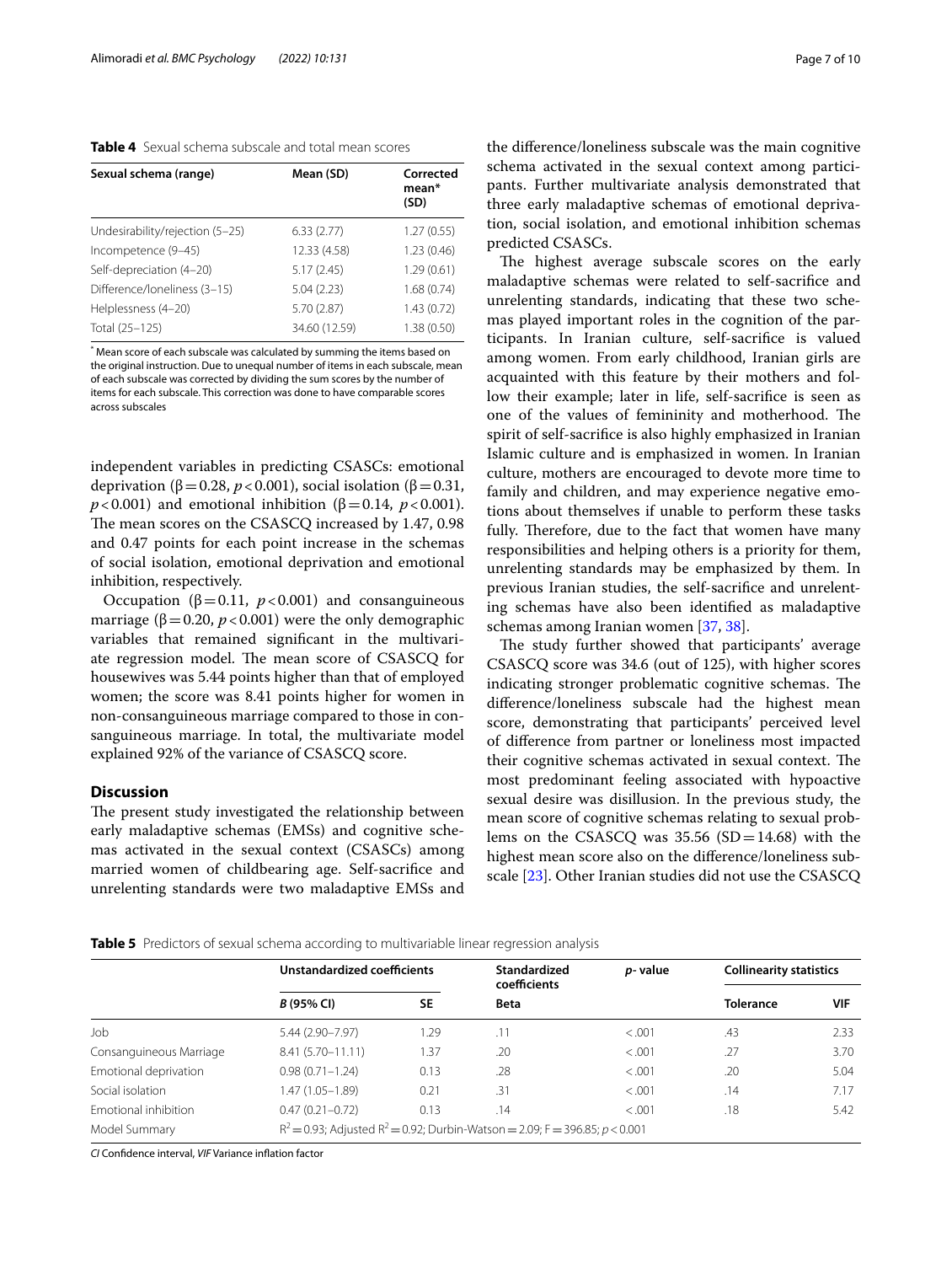questionnaire. A study by Piexeto found that among women with sexual problems, feelings of diference from partner/loneliness and undesirability/rejection schemas were more common in sexual situations than among healthy women [[28](#page-9-14)].

The multivariate analysis demonstrated that three early maladaptive schemas predicted CSASCs: emotional deprivation, social isolation, and emotional inhabitation. Various studies have shown that EMSs play an important role in predicting the outcomes of couples' sexual and marital relationships. Hamidi et al. [\[39\]](#page-9-15) reported that women with vaginismus had more EMSs and more anxious attachment styles than healthy women. In a study by Khosravi et al. [\[40](#page-9-16)], feelings of shame/defectiveness, emotional deprivation, and mistrust/abuse were the most common schemas among women experiencing domestic violence in the context of marital confict. Moreover, Esmaili et al. [\[38\]](#page-9-13) found that the presence of higher emotional deprivation and unrelenting standards/hypocrisy were predictors of lower marital satisfaction. Three schemas signifcantly predicted higher SCASCs (i.e., emotional emotion, emotional deprivation, and social isolation).

The findings suggest that individuals with emotional inhibition schemas cannot express their feelings and emotions spontaneously. It is difficult for them to say that they love and value others. They believe that it is better to hide their emotions and to control themselves  $[5]$  $[5]$ . Therefore, being emotionally inhibited could make sexual activity challenging. The inability by individuals to express themselves, to let go of inhibitions impact on the ability to be relaxed enough physically to enjoy sexual activity and to reach orgasm. Another schema related to CSASCs was emotional deprivation. Individuals with emotional deprivation schemas feel that no-one wants or can meet their needs. They often think that others do not really listen to them and do not understand them. They may avoid romantic relationships or have relationships that are short-lived [[2](#page-8-1)]. One of the requirements of a good sex life is to have a dyadic relationship and a sense of trust in the sexual partner to assess sexual needs. Given that these individuals experience emotional deprivation, they may have difficulty in sexual communication and having a desirable sexual relationship. Individuals with social isolation schemas may experience anxiety in new situations and therefore avoid participating in such situations. They feel that they are not like other individuals and they may get nervous about being with new people and they really do not know what to talk to them about. They may also become anxious and worried about how they will feel about themselves [[5\]](#page-8-4). When they are anxious, they cannot use their social skills and therefore feel isolated and insecure. While they need a closer relationship with others, they may not be able to do so and this may lead to problems in initiating sexual relationships. Therefore, it may be helpful to explore these three specifc early maladaptive schemas among women who are having difficulty in their sexual relationships.

Other research [[41\]](#page-9-17) has shown that individuals with sexual dysfunction experience signifcantly more negative schemas when exposed to unsuccessful sexual situations than sexually healthy individuals. Most men and women with sexual problems interpret their negative sexual events within the incompetence self-schema (e.g., "I'm powerless", "I'm incompetent"). These findings are consistent with recent research showing that individuals with sexual dysfunction tend to make internal, persistent, and universal attributions to negative sexual experiences. Therefore, it is clear that defective cognitive structures provide a basis for sexual dysfunction. This highlights the importance of using cognitive theory to develop therapeutic models and approaches to improve cognitive schemas activated in a sexual context and marital satisfaction [[41\]](#page-9-17).

Occupation and consanguineous marriage were important predictors of CSASCQ score in the present study. The results showing an association between these variables with sexually-related issues (e.g., sexual satisfaction) is contradictory; while higher rates of female sexual dysfunction [[42\]](#page-9-18) and less sexual satisfaction [\[43](#page-9-19)] are reported among women in consanguineous marriage, Salehiniya, et al. [\[44\]](#page-9-20) did not find any significant association between these variables.

## **Limitations and strengths**

When interpreting the fndings of the present study, the following limitations should be considered. The crosssectional design does not allow the determination of causal relationships. Further limitations include the selfreport method, and the relatively limited sampling in comprehensive health centers. The exclusion of unmarried women in the present study was due to cultural reasons. Based on Iranian and Islamic culture, individuals can only commence their sexual relationship once they are married. Because the present study was conducted in the context of Iranian society, only married women were recruited as participants. Therefore, the results cannot be generalized to unmarried sexually active women. Despite these limitations, this is the frst study to investigate the relationship between early maladaptive schemas and cognitive schemas activated in a sexual context among married women of childbearing age. The use of univariable as well as multivariable linear regression models made it possible to examine this relationship more thoroughly. Further studies are needed in order to test the role of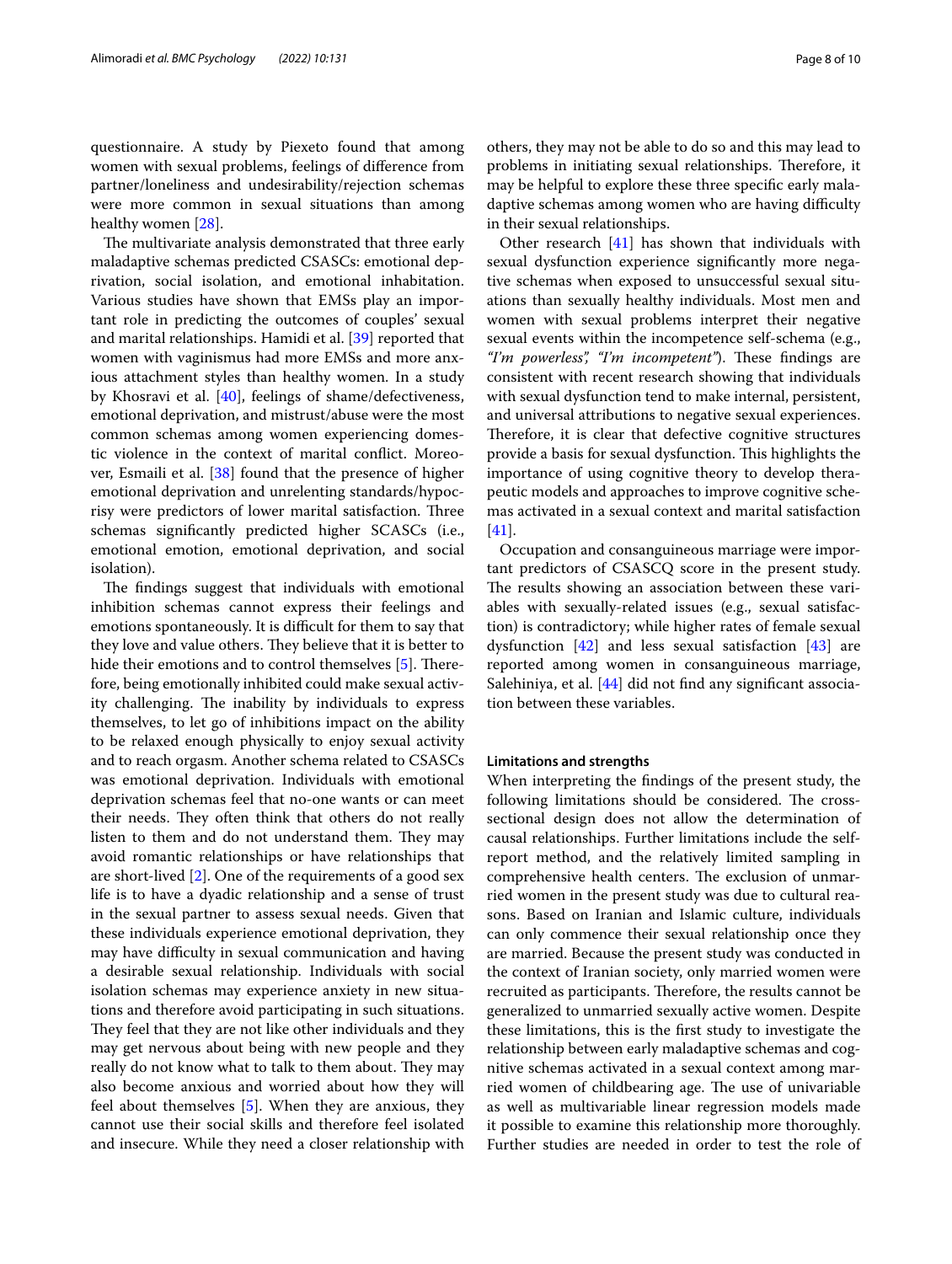cognitive schemas activated among women with specifc sexual disorders (e.g., genito-pelvic pain disorder).

## **Conclusion**

Early maladaptive schemas of emotional deprivation, social isolation, and emotional inhibition were signifcantly associated with cognitive schemas activated in the sexual context. Therefore, in premarital and marital counseling relating to sexual issues, the study of schemas and the integration of schema therapy and cognitive therapy should be considered.

#### **Abbreviations**

CSASCs: Cognitive schemas activated in the sexual context; EMSs: Early maladaptive schemas.

## **Acknowledgements**

Not applicable.

#### **Author contributions**

ZA and NB contributed to the conception and design of the study, SZ contributed to data collection, ZA and NB contributed in data analysis and interpretation of data. ZA, NB, BLA, NAA drafted the manuscript. BLA and NAA provided contributions to the literature review and discussion and substantially edited the primary manuscript and prepared the fnal version of the manuscript. MDG was responsible for re-writing and editing the revised versions of the manuscript. All authors revised the manuscript, agreed to be fully accountable for ensuring the integrity and accuracy of the study, and read and approved the fnal version of the manuscript to be published. All the authors met the criteria for authorship, and they are listed as co-authors on the title page.

#### **Funding**

The present study was fnancially supported by the Vice-chancellor (Research) of Qazvin University of Medical Sciences. The funding body had no role in the design of the study, collection, analysis, interpretation of data and writing the manuscript**.**

#### **Availability of data and materials**

The datasets used and/or analyzed during the current study are available from the corresponding author upon reasonable request.

## **Declarations**

### **Ethics approval and consent to participate**

The present study was approved by the Research Council and the Ethics Committee in Biological Research of Qazvin University of Medical Sciences (code REC.1397.398). All procedures followed were in accordance with the ethical standards of the responsible committee of Qazvin University of Medical Sciences. When inviting participants, explanations were given about the importance and goals of the research, the privacy and confdentiality of collected information, the voluntary participation in the study, and the ability to leave the study at any time. Informed written consent was obtained from all participants prior to study participation.

#### **Consent for publication**

Not applicable.

#### **Competing interests**

The authors declare that they have no competing interests.

#### **Author details**

<sup>1</sup> Social Determinants of Health Research Center, Research Institute for Prevention of Non-Communicable Diseases, Qazvin University of Medical Sciences, Qazvin 34197-59811, Iran. <sup>2</sup> Stress and Immunity Cancer Projects Lab, Department of Psychology, Ohio State University, Columbus, OH, USA. <sup>3</sup> Psychology Department, Nottingham Trent University, Nottingham, UK.

Received: 22 September 2021 Accepted: 3 May 2022

## **References**

- <span id="page-8-0"></span>Beck JS, Beck AT. Cognitive therapy: basics and beyond. New York: Guilford press; 1995.
- <span id="page-8-1"></span>2. Young JE, Klosko JS, Weishaar ME. Schema therapy: a practitioner's guide. New York: Guilford Press; 2003.
- <span id="page-8-2"></span>3. McDermott N. Early maladaptive schemas, attachment, negative afect and relationship satisfaction. Glassboro: Rowan University; 2008.
- <span id="page-8-3"></span>4. Dehghani M, Esmailian N. Personality characteristics, early maladaptive schema and family function in couples initiating for divorce versus noninitiating ones. J Fam Res. 2017;2(4):575–92.
- <span id="page-8-4"></span>5. Young J, Gluhoski V. A schema-focused perspective on satisfaction in close relationships. In: Sternberg RJ, Hojjat M, editors. Satisfaction in close relationships. New York, USA: The Guilford Press; 1997. p. 356–81.
- <span id="page-8-5"></span>6. Young JE, Brown G. Young schema questionnaire-short form; version 3. Psychol Assess 2005.
- <span id="page-8-6"></span>7. Anmuth L. Early maladaptive schemas and negative life events in the prediction of depression and anxiety. Glassboro: Rowan University; 2011.
- <span id="page-8-7"></span>8. Chay SRF, Zarei E, Pour F. Investigating the relationship between maladaptive schemas and marital satisfaction in mothers of primary school children. J Biomed Life Sci. 2014;4(2):119–24.
- <span id="page-8-8"></span>9. Manzary L, Makvandi B, Khajevand KA. Comparison between maladaptive schemas, marital conficts and sexual satisfaction in nearly-divorced, divorced and normal individuals. J Psychol Behav Stud. 2014;2(1):39–49.
- <span id="page-8-9"></span>10. Hashemian SS, Shayan S, Omidvar A, Modarres GM. Relationship between early maladaptive schemas and sexual satisfaction in working women in Mashhad Ferdowsi University and Shiraz University, Iran. J Fundam Ment Health. 2015;17(4):192–6.
- <span id="page-8-10"></span>11. Oliveira C, Nobre PL Cognitive structures in women with sexual dysfunction: the role of early maladaptive schemas. J Sex Med. 2013;10(7):1755–63.
- <span id="page-8-11"></span>12. Cyranowski JM, Aarestad SL, Andersen BL. The role of sexual self-schema in a diathesis-stress model of sexual dysfunction. Appl Prev Psychol. 1999;8(3):217–28.
- <span id="page-8-12"></span>13. Rellini AH, Meston CM. Sexual self-schemas, sexual dysfunction, and the sexual responses of women with a history of childhood sexual abuse. Arch Sex Behav. 2011;40(2):351–62.
- <span id="page-8-13"></span>14. Andersen BL, Cyranowski JM. Women's sexual self-schema. J Personal Soc Psychol. 1994;67(6):1079.
- <span id="page-8-14"></span>15. Carpenter KM, Andersen BL, Fowler JM, Maxwell GL. Sexual self schema as a moderator of sexual and psychological outcomes for gynecologic cancer survivors. Arch Sex Behav. 2009;38(5):828–41.
- <span id="page-8-15"></span>16. Cyranowski JM. Women's sexual self schemas: a cognitive approach to women's sexuality. Ohio: The Ohio State University; 1996.
- <span id="page-8-16"></span>17. Alford BA, Beck AT, Jones JV Jr. The integrative power of cognitive therapy. New York: Springer; 1997.
- <span id="page-8-17"></span>18. Nobre PJ, Pinto-Gouveia J. Questionnaire of cognitive schema activation in sexual context: a measure to assess cognitive schemas activated in unsuccessful sexual situations. J Sex Res. 2009;46(5):425–37.
- <span id="page-8-18"></span>19. Afshari Z, Mootabi F, Panaghi L. The mediating role of early maladaptive schemas in relation between attachment styles and marital satisfaction. J Fam Psychol. 2015;2(1):59–70.
- <span id="page-8-19"></span>20. Brassard A, Dupuy E, Bergeron S, Shaver PR. Attachment insecurities and women's sexual function and satisfaction: the mediating roles of sexual self-esteem, sexual anxiety, and sexual assertiveness. J Sex Res. 2015;52(1):110–9.
- <span id="page-8-20"></span>21. Panahifar S, Yousefi N, Amani A. The effectiveness of schema-based couple therapy on early maladaptive schemata adjustment and the increase of divorce applicants adaptability. Kuwait Chapter Arab J Bus Manag Rev. 2014;3(9):339.
- <span id="page-8-21"></span>22. Yousef N, Etemadi O, Bahrami F, Ahmadi SA, Fatehi-Zadeh M. Comparing early maladaptive schemas among divorced and non-divorced couples as predictors of divorce. Iran J Psychiatr Clin Psychol. 2010;16(1):21–33.